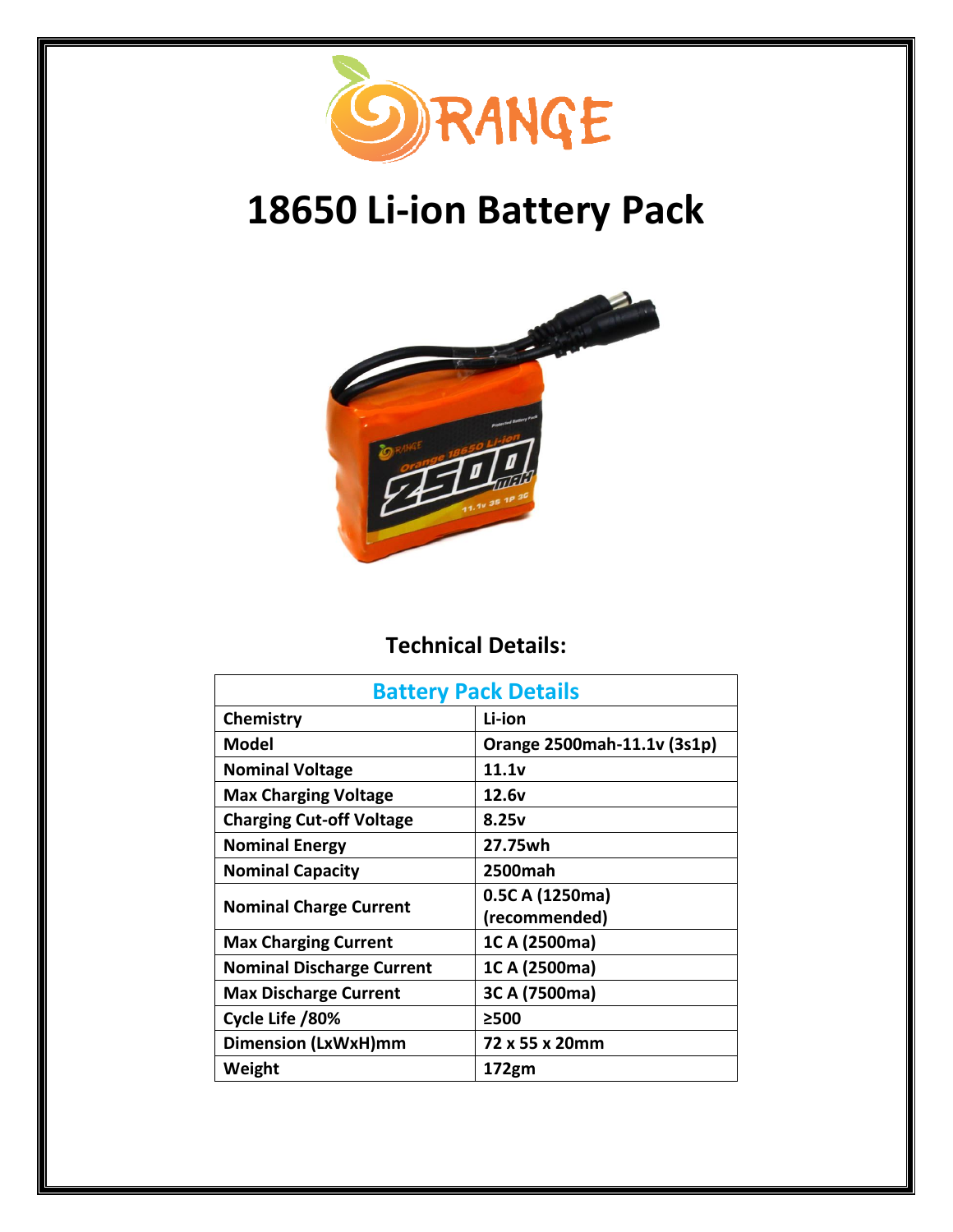| <b>Cell Details</b>              |                                     |
|----------------------------------|-------------------------------------|
| <b>Model</b>                     | Orange ICR18650-25C - 2500<br>Mah   |
| <b>Nominal Voltage</b>           | 3.7v                                |
| <b>Max Charging Voltage</b>      | 4.2v                                |
| <b>Charging Cut-off Voltage</b>  | 2.75v                               |
| <b>Nominal Energy</b>            | 9.25wh                              |
| <b>Nominal Capacity</b>          | <b>2500mah</b>                      |
| <b>Nominal Charge Current</b>    | 0.5C A (1250ma)<br>(recommended)    |
| <b>Max Charging Current</b>      | 1C A (2500ma)                       |
| <b>Nominal Discharge Current</b> | 1C A (2500ma)                       |
| <b>Max Discharge Current</b>     | 3C A (7500ma)                       |
| <b>Internal Resistance</b>       | $535m$ $\Omega$                     |
| Cycle Life / 80%                 | >500                                |
| <b>Dimension</b>                 | Max Height - 65mm<br>Max Día - 18mm |
| Weight                           | ≤47 $g$                             |
| <b>Charging Temperature</b>      | 0~45°C                              |
| <b>Discharging Temperature</b>   | 20~60°C                             |

| <b>BMS Details</b>                         |                                                                                                                                      |  |
|--------------------------------------------|--------------------------------------------------------------------------------------------------------------------------------------|--|
| <b>Charging Voltage</b>                    | $12.6v - 13v$                                                                                                                        |  |
| <b>Overcharge Voltage Detection</b>        | $3.9 - 4.35V \pm 0.05V$                                                                                                              |  |
| Over discharge voltage<br><b>Detection</b> | $2.3 - 3.0V \pm 0.05V$ .                                                                                                             |  |
| <b>Maximum operating current</b>           | 8-10A                                                                                                                                |  |
| Internal resistance                        | $< 100 \text{m}\Omega$                                                                                                               |  |
| <b>Working Temperature</b>                 | $40^{\circ}$ C ~ +50 $^{\circ}$ C                                                                                                    |  |
| <b>Protection</b>                          | <b>Short Circuit Protection</b><br><b>Overcharge Protection</b><br><b>Over Discharge Protection</b><br><b>Overcurrent Protection</b> |  |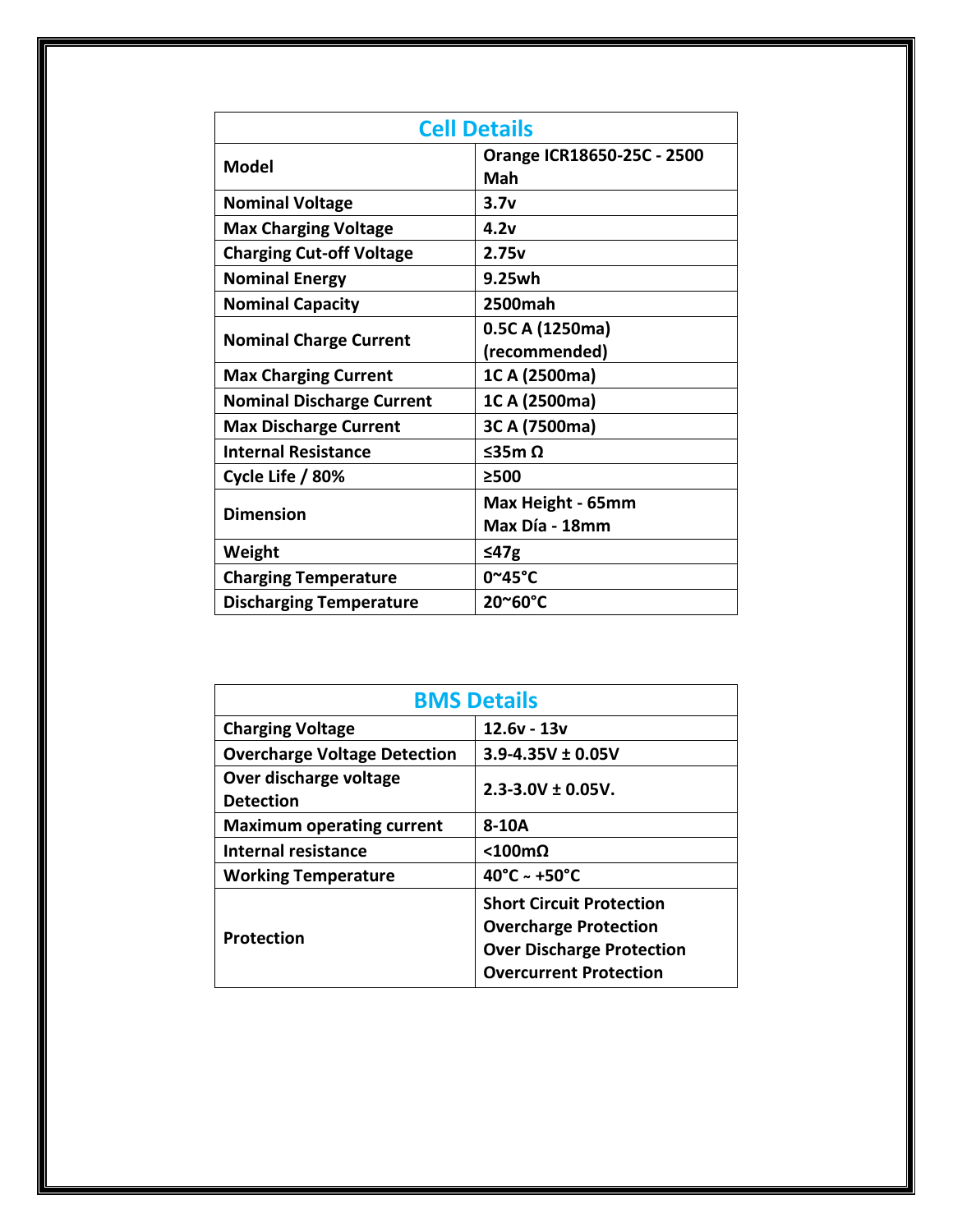## **Danger**

- **When charging the battery, use dedicated chargers and follow the specified conditions.**
- **Use the battery only in the specified equipment.**
- **Do not connect battery directly to an electric outlet or cigarette lighter charger.**
- **Do not heat or throw battery into a fire.**
- **Do not use, leave battery close to fire or inside of a car where temperature may be above 60**℃**. Also do not charge / discharge in such conditions.**
- **Do not immerse, throw, and wet battery in water/ seawater.**
- **Do not put batteries in your pockets or a bag together with metal objects such as necklaces, Hairpins, coins, or screws. Do not store batteries with such objects.**
- **Do not short circuit the (+) and (-) terminals with other metals.**
- **Do not place battery in a device with the (+) and (-) in the wrong way around.**
- **Do not pierce battery with a sharp object such as a needle.**
- **Do not hit with a hammer, step on or throw or drop to cause strong shock.**
- **Do not disassemble or modify the battery.**
- **Do not solder a battery directly.**
- **Do not use a battery with serious scar or deformation.**

#### **Warning**

- **Do not put battery into a microwave oven, dryer, or high-pressure container.**
- **Do not use battery with dry cells and other primary batteries, or batteries of a different package, type, or brand.**
- **Stop charging the battery if charging is not completed within the specified time.**
- **Stop using the battery if abnormal heat, odour, discoloration, deformation or abnormal condition is detected.**
- **During use, charge, or storage.**
- **Keep away from fire immediately when leakage or foul odour is detected.**
- **If liquid leaks onto your skin or clothes, wash well with fresh water immediately. If liquid leaking from the battery gets into your eyes, do not rub your eyes. Wash them well with clean water and go to see a doctor immediately.**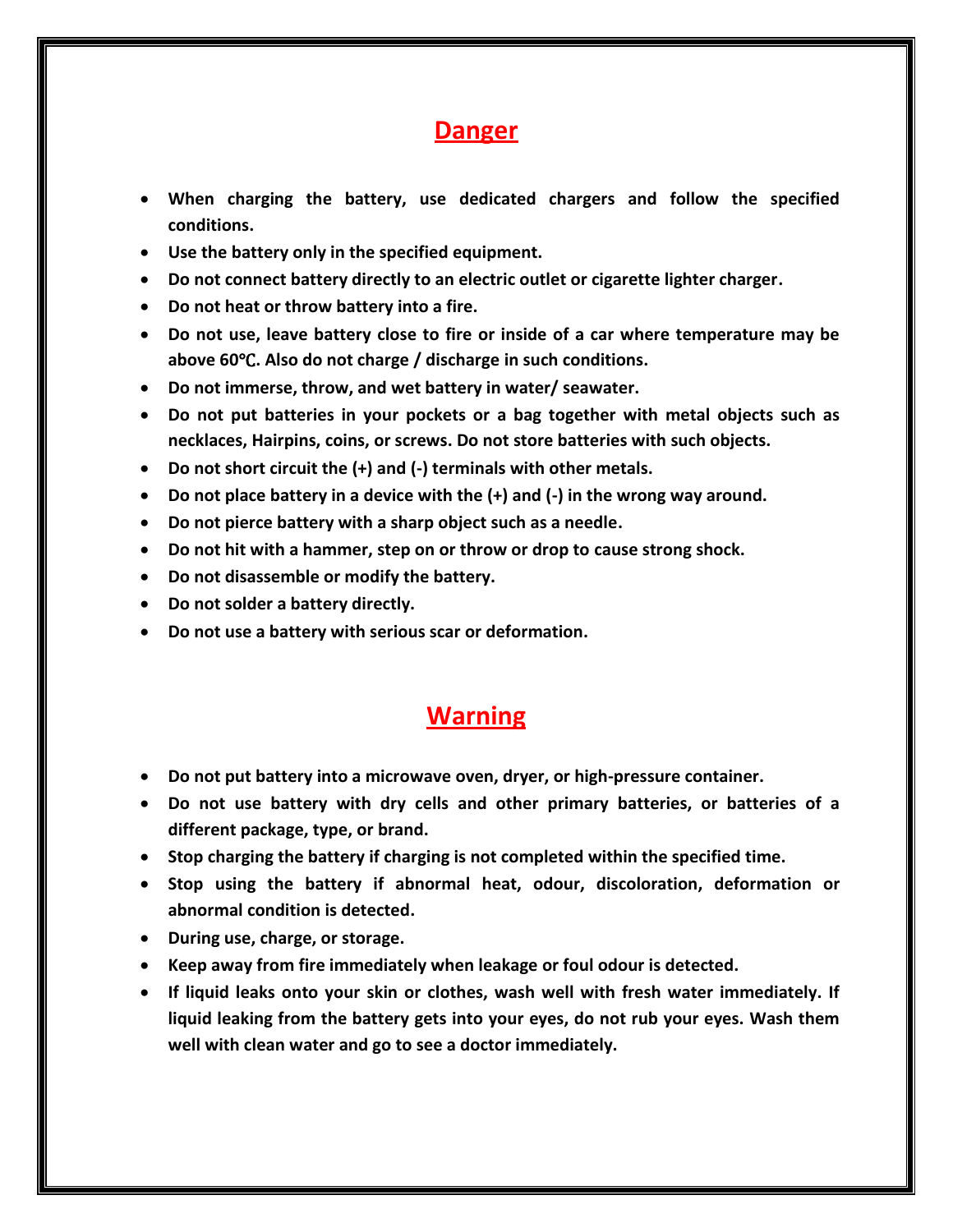# **Caution**

- **Store batteries out of reach of children so that they are not accidentally swallowed.**
- **If younger children use the battery, their guardians should explain the proper handling.**
- **Before using the battery, be sure to read the user's manual and cautions on handling thoroughly.**
- **Thoroughly read the user's manual for the charger before charging the battery.**
- **For information on installing and removing from equipment, thoroughly read the user's manual for the specific equipment.**
- **Batteries have life cycles. If the time that the battery powers equipment becomes much shorter than usual, the battery life is at an end. Replace the battery with a new same one.**
- **Remove a battery whose life cycle has expired from equipment immediately.**
- **When the battery is thrown away, be sure it is non-conducting by applying vinyl tape to the (+) and (-) terminals.**
- **While the battery pack is charged, used and stored, keep it away from objects or materials with static electric charges.**
- **If the terminals of the battery become dirty, wipe with a dry cloth before using the battery.**
- **The battery can be used within the following temperature ranges. Do not exceed these ranges. Charge temperature range: 0**℃ **to 45**℃ **Discharge temperature range: - 20**℃ **to 60**℃ **(When using equipment).**

# **Special Notice**

• **Keep the pack in 50% charged state during long period storage. We recommend to charge the battery up to 50% of the total capacity every 3 months after receipt of the battery and maintain the voltage of cells 3.7~4.1V. And store the battery in cool and dry place.**